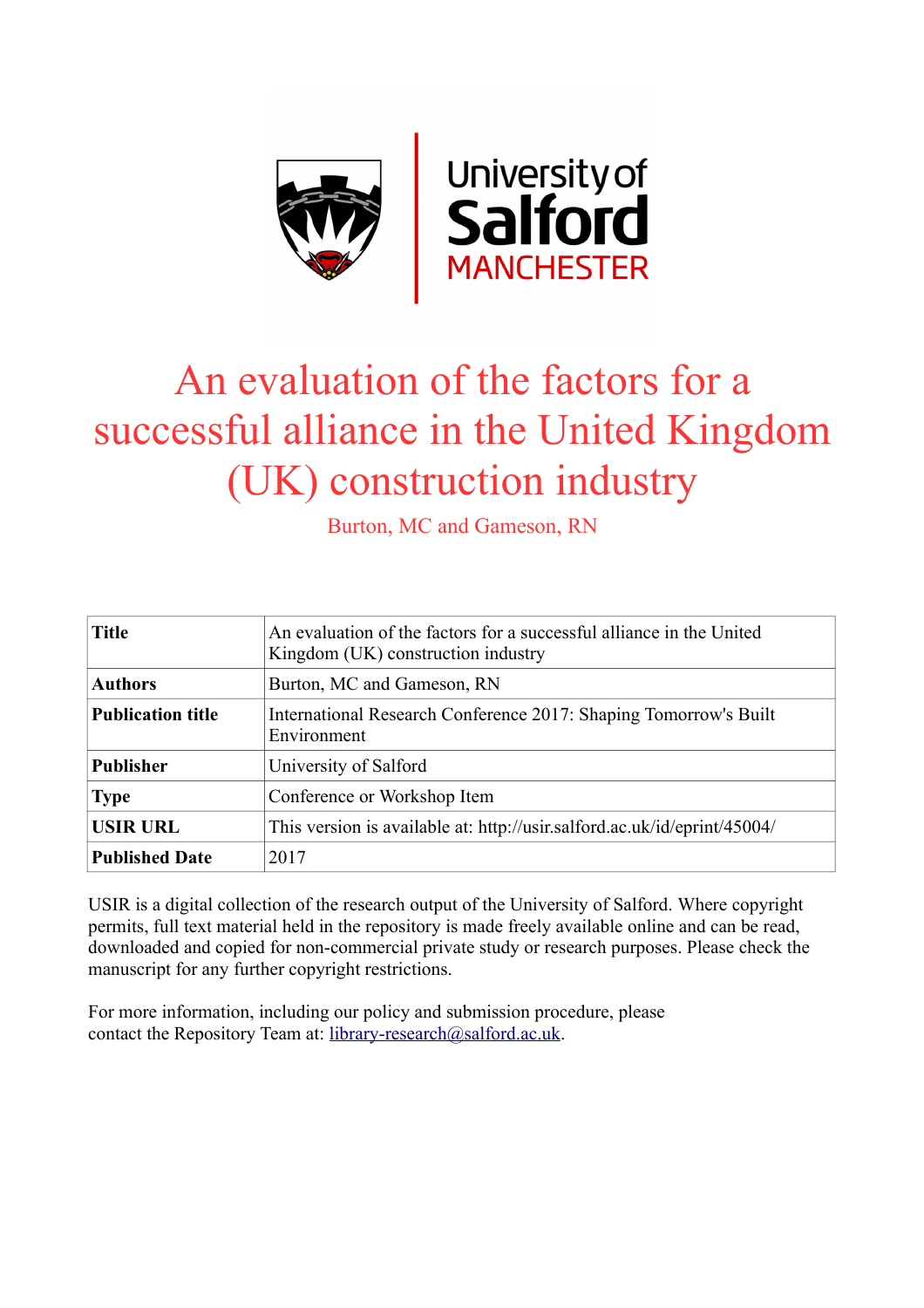

# **INTERNATIONAL RESEARCH CONFERENCE 2017: SHAPING TOMORROW'S BUILT ENVIRONMENT CONFERENCE PROCEEDINGS**

**11-12 SEPTEMBER 2017** 







**International Council** for Research and Innovation in Building and Construction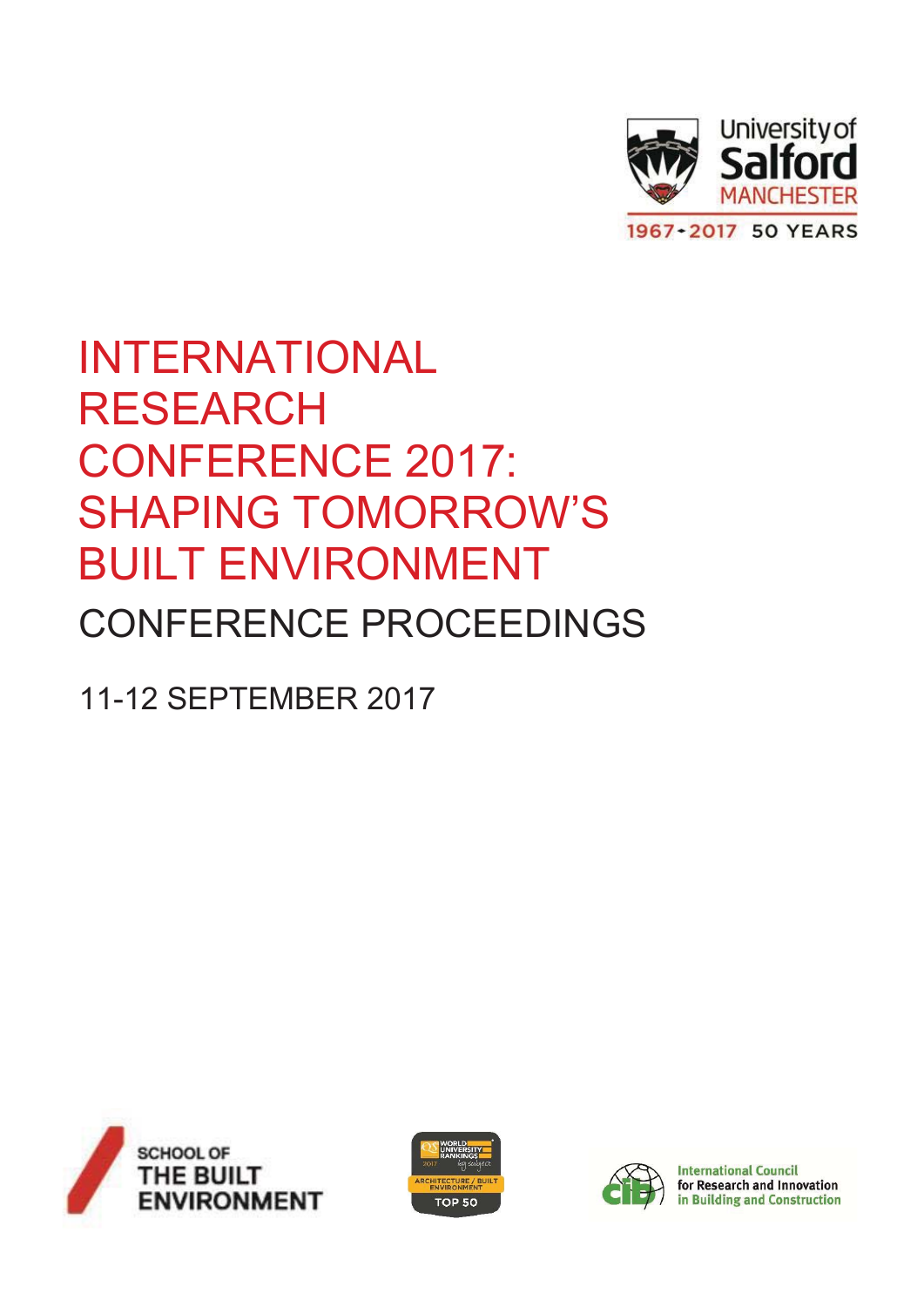# AN EVALUATION OF THE FACTORS FOR A SUCCESSFUL ALLIANCE IN THE UNITED KINGDOM (UK) CONSTRUCTION **INDUSTRY**

#### **M. Burton and R. Gameson**

School of the Built Environment, University of Salford, Salford M5 4WT, UK Email: m.c.burton@edu.salford.ac.uk, r.gameson@salford.ac.uk

**Abstract:** Numerous authors have advocated that the construction industry should have advanced and moved away from being an industry beset by 'late delivery, cost overruns and commercial friction'. As the industry examines possible solutions, there has been considerable research and interest in alternative methods of contracting such as 'alliancing'. The aim of this research was to provide a critical review and analysis of the factors contributing to a successful construction alliance in order to identify key factors. A critical literature review highlighted six key factors. These were incorporated into a theoretical framework, which was then tested empirically, using a qualitative methodology. Interviews, with senior construction professionals, active in UK alliancing projects, were conducted and thematic analysis was used to analyse the data collected; comparing interview results with the theoretical framework. The research concluded that four out of the six factors were shown to be significant contributory factors in successful alliances. Following a comparative review between the literature outcomes and the empirical findings a revised framework was produced. The revisions to the framework introduced two new factors: clear investment strategies and the need for clear risk management processes. In conclusion, the research has identified key factors in the success of construction alliances. The final framework could now be tested further empirically, using a larger sample of research participants, in order to validate the research.

Keywords: alliancing, framework, thematic analysis

### **1. INTRODUCTION**

The Department for Business Innovation and Skills [DfBIS] (2013) report highlights the construction industry's value to the UK economy and, states that by 2025 construction should have advanced and moved away from an industry beset by, "...late delivery, cost overruns and *commercial friction.*" (DfBIS, 2013, p.18). As the industry examines possible solutions, there has been considerable research and interest in alternative methods of contracting as an approach to improve construction performance. Forming an alliance is one method of relational contracting that relies upon communication, trust and common goals to succeed (John et al., 2012). Smyth and Pryke (2008, p.245) suggest that successful improvement in innovation should not ignore, "...the human and social dimension of managing projects." They also contend that value added approaches have, "...for too long been considered as something added through inanimate tools and techniques." The Royal Institution of Chartered Surveyors [RICS] (2015) states that construction skills shortages are causing projects to experience difficulties with greater separation of project roles thus contributing to the poor performance which the UK Government has identified. RICS (2015) also suggests that problems were being encountered due to the exit of many experienced construction trades people and professionals following the global financial crisis of 2008. Considering a mixture of perspectives, the purpose of this research is to examine contemporary concepts and determine whether they will contribute to a successful construction alliance. Construction projects are rarely a repeat process, often being characterised by fragmentation of specialist functions that contributes to poor performance and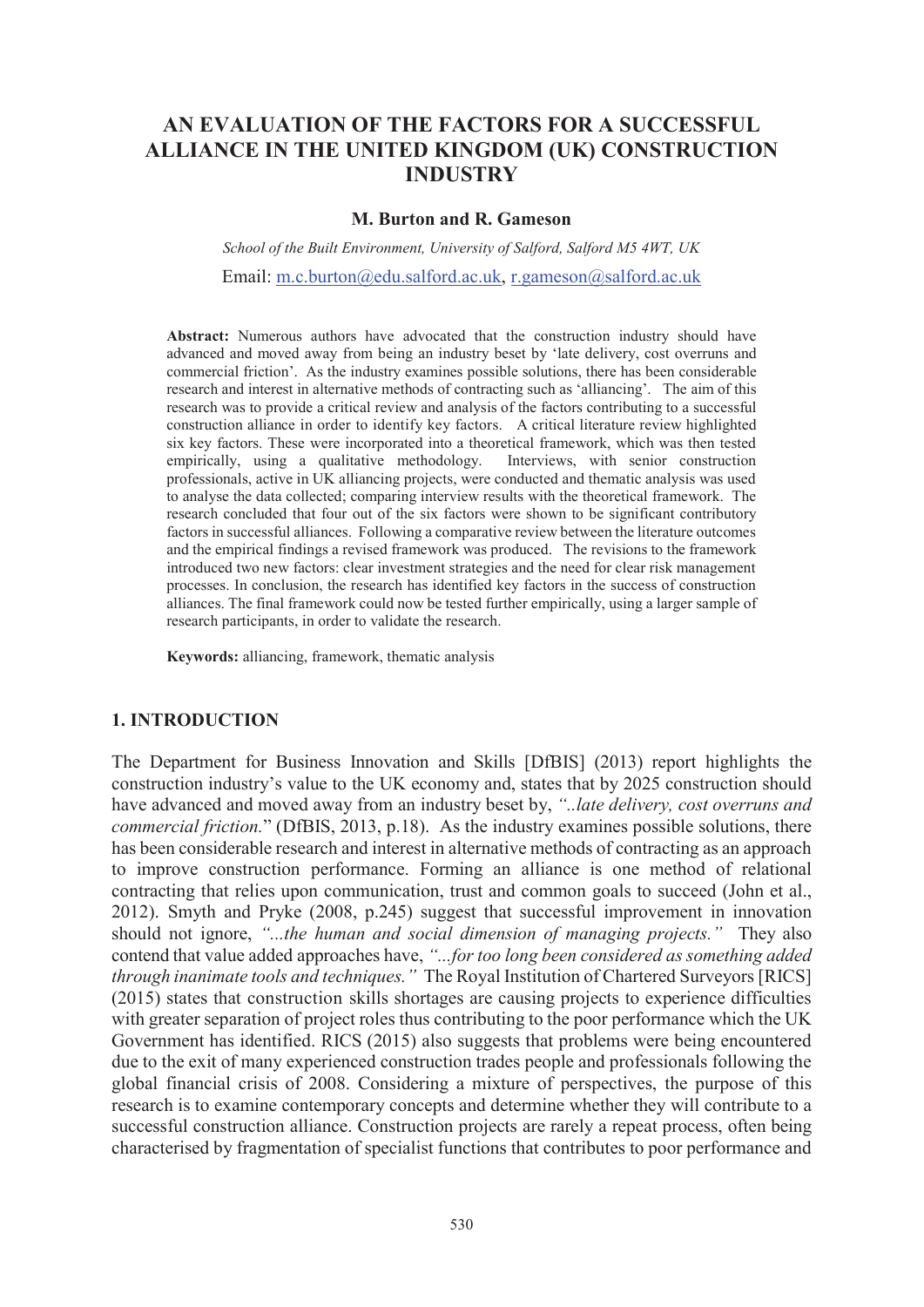low satisfaction; relationships have traditionally been transactional and do not incentivise development beyond the immediate near term priorities (Fellows  $& Liu, 2012$ ).

The aim of this research was to provide a critical review and analysis of the factors contributing to a successful construction alliance in order to identify key issues and factors. This aim was achieved by setting a series of objectives. Firstly, a critical literature review was conducted in order to identify key factors, and produce a theoretical framework. Secondly, the framework was then tested empirically using expert interviews. Finally, theory was compared with the test outcomes in order to present a revised framework. This paper summarises research conducted as part of a Masters degree dissertation study (Burton, 2016).

### **2. LITERATURE REVIEW**

### 2.1 What is an alliance?

Bi-lateral contracts constrain how each party behaves due to their profit and target driven nature (Smyth & Pryke, 2008). If a company is operating a contract at a loss, the project team will be incentivised to alter its position through the recovery of claims. Macdonald (2005, p.1) describes 'relationship contracting' as, "...a delivery method, including partnering and alliancing as a method that delivers mutually acceptable outcomes for all parties". Walker and Walker (2016, p.89) contend that, "...alliances generally provide sound outcomes that overcome critical problems encountered in many traditional transactional approaches to complex construction infrastructure delivery projects." Attempting to define what an alliance is would be prudent and allow for an understanding of what an alliance agreement can be considered to be, and how it is different from other forms of relationship and traditional contracting such as partnering. According to Chen et al. (2012) their literary review demonstrated that the critical difference between alliancing and partnering is the consideration of risks undertaken versus rewards given, and that alliancing can be defined by its ability to provide its various actors rewards for exceeding the defined performance thresholds, and suitably compensate those who have suffered from a lack of performance. Ingirige and Sexton (2006) determined that the benefits of alternative arrangements, where considerable value can be developed, were not being achieved due to overarching pressure to ensure profitability. Walker and Hampson (2003) stated that alliances are formed and can be categorised from two perspectives: reactive and proactive. They identify the needs by the characteristics shown from their review into the research of others, in that a client or similar organisation has stated a particular requirement and the responding organisations react and form an alliance in order to satisfy that requirement. For example, one of the first alliance projects conducted in Australia. the Wandoo-B oil platform, adopted an alliancing approach because of the client's poor previous experience with a traditional procurement method which resulted in time and cost overruns (Jefferies et al., 2008). Proactive organisations form similar arrangements in anticipation of the requirements demanded by the receiving organisation. Clegg et al. (2002) contend that alliance contracts are a development to avoid the climate of mistrust where participants operate with duplicity and trust is limited. More recent research by Walker and Walker (2016) supports the importance of competitive advantage, resource and capability issues in alliancing.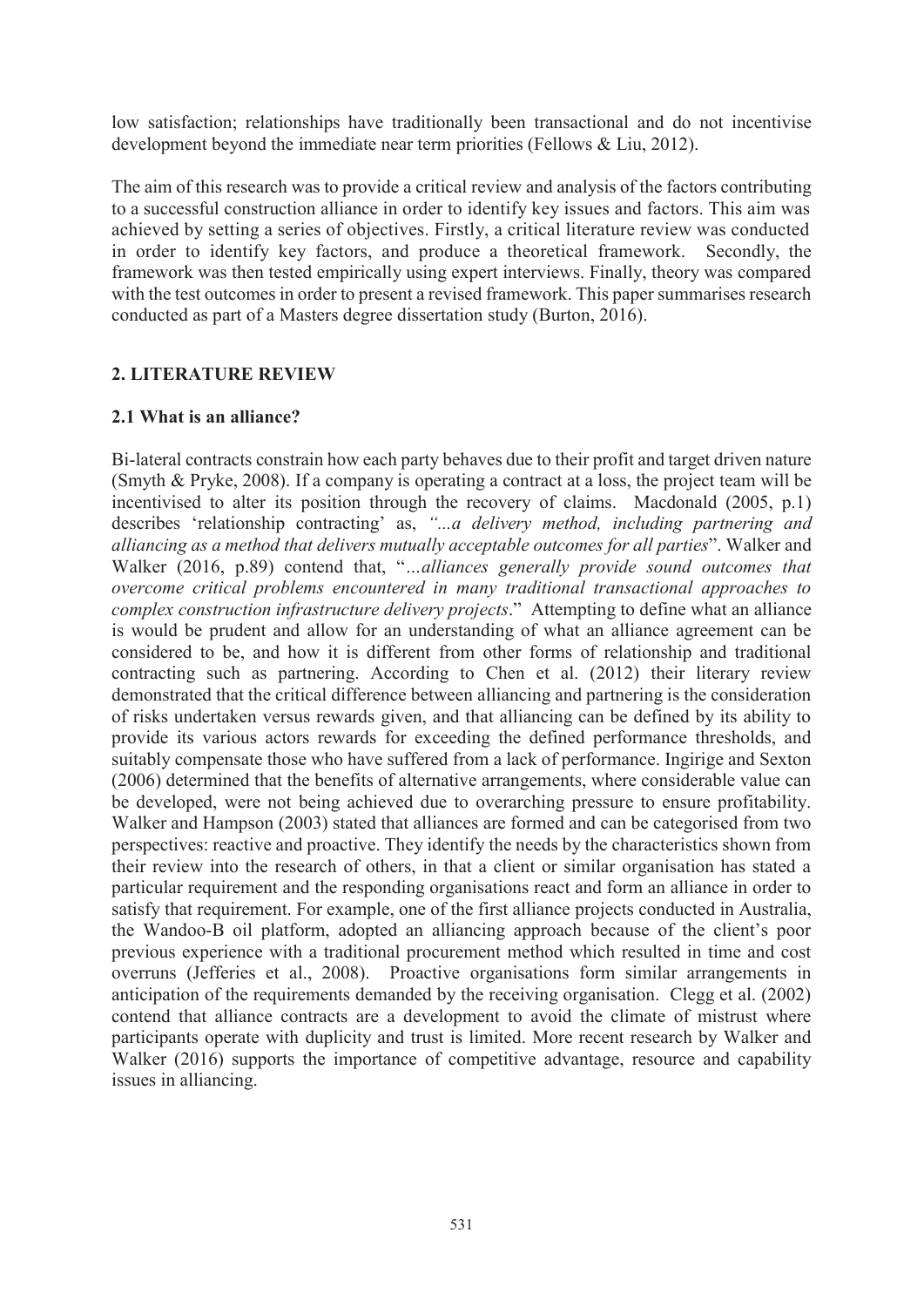### 2.2 Legal considerations

Barnes and Davies (2014) contend that there are four key functions of a traditional construction contract: allocation of risks and the relationship between risks assumed, compensation, disputes and insurance; reduction in effort to document roles and responsibilities; bespoke documents increase transaction costs, and validation of the business model by providing a framework for practice. What is not clear from literature is the basis for the legal formation of an alliance, whether or not it uses advanced technological practices. A relational approach to a contract would provide greater emphasis on the formalisation of task and production monitoring. This approach would offer advantages over bi-lateral contracts that contribute to undesirable behaviours. Initial contract design can significantly influence the outcomes and relationship dynamics between parties (Faems et al., 2008). Such a perspective does not give a clear indication as to other factors that may be different to traditional forms of contract. For example, the removal of damages clauses for poor performance may prevent a spurious claim being presented in order to maintain a return of profit. Also stakeholder maturity is a factor rarely considered which can have a critical impact on the success of alternative arrangements. Ahbahi (2014) reasoned that most collaborative behaviours were required to happen due to unreasonable expectations with minimal input to support the process. The variety of outcomes may impose limitations or support contradictory behaviour to that which is sought and, as such, legal issues are worthy of consideration in this research.

### 2.3 Technological advancements

Onging advancements in technology present both significant challenges and opportunities to the construction industry. Parametric Building Information Models (BIM) continue to replace coordinate based geometric models in order to enhance asset whole lifecycle performance. BIM can be used to enhance a building's design in order reduce it's energy usage and initial capital expenditure by selecting an off-site construction method (Eastman et al., 2011). BIM and offsite manufacturing are just two developing innovations and neither can be considered as recent developments. Halttula et al. (2015) suggest that BIM has been forecasted to solve several problems, but concede that BIM has not always been able to deliver on many of the promised outputs. Many reasons have been given throughout literature for the low adoption of BIM. Barnes and Davies (2014) cite the high training costs whose requirements are very diffuse to identify and vary considerably from one environment to the next. They also describe a skills gap and identify the need for industry standards. Zhao et al. (2015) concluded that educational courses were found to be taught with minimal contextual background and assessed against largely academic criteria. They conducted a series of literature reviews and developed a case study for their research into education and training for BIM and advanced construction processes. The narrow breadth of the research conducted cannot be deemed to apply to all education and training courses. However, the research does highlight the lack of industry support in developing appropriate training. With the construction industry supporting education there is a danger that it may be developed without due consideration to practical application. Zhao et al. (2015) identified a lack of skills in many aspects; not just in the operation of BIM functions.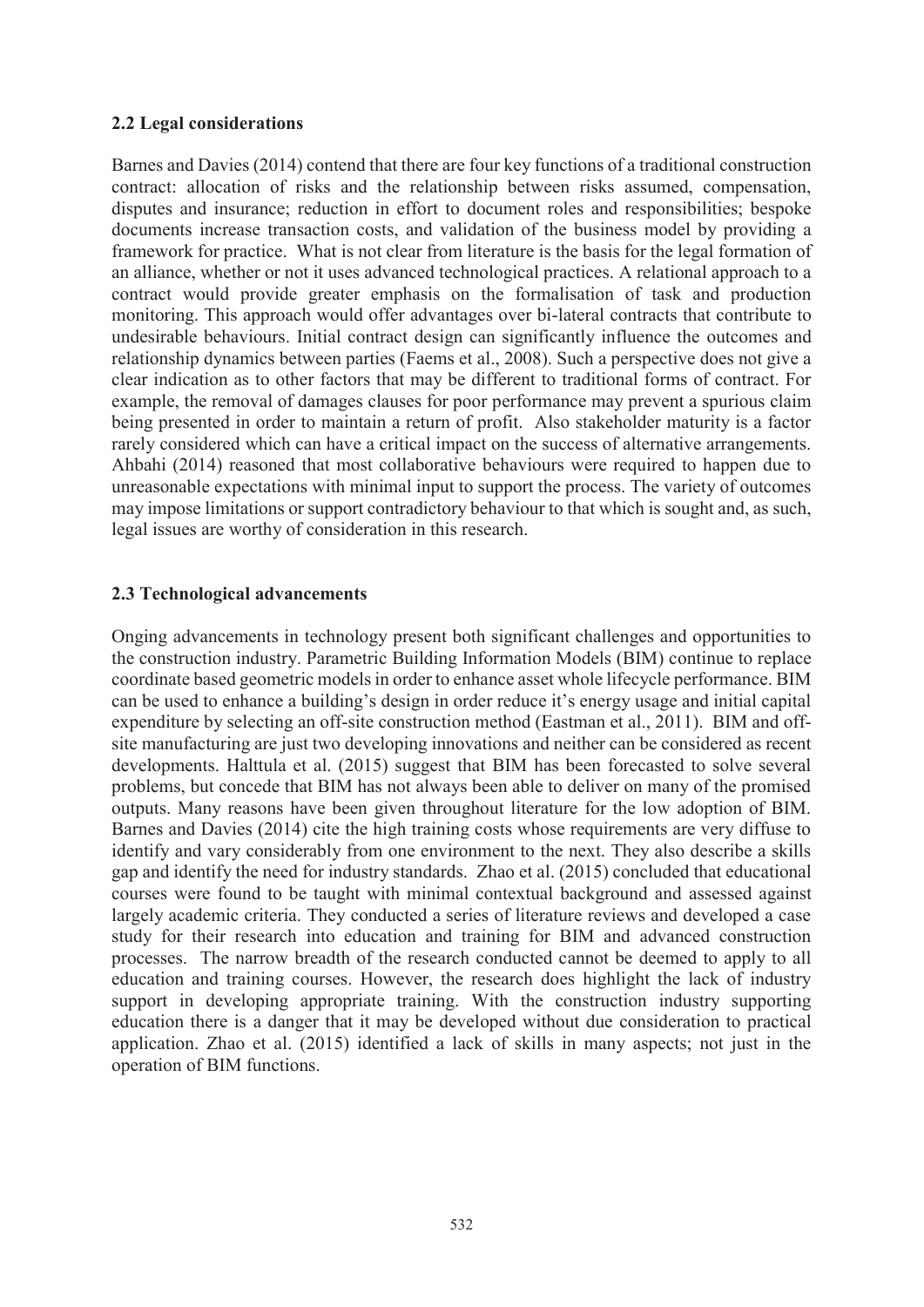#### 2.4 Satisfaction and value

The term 'value', as described within a dictionary, gives many meanings in multiple contextual environments. Barima (2010, p.195), in her triangulation study of primary resources, determined that, "... perceived value from the lenses of potential stakeholders can be complex." Acknowledging the limitations of the research, Barima (2010) suggests that the study can increase it's understanding by repeating the research in different environments and cultures. Mills et al. (2009) identified trends within their research that may suggest certain companies and individuals can improve their respective performances, leading to improved satisfaction, with greater value alignment. In their case study research Mills et al. (2009) attempted to classify behaviours and qualities attributed to value. Research in the area of satisfaction and value is neither absent nor underdeveloped, yet most research has been conducted in a reactive manner and reaches similar conclusions in that value is a metaphysical property that is beholden to what is perceptible, and as such appears to be relevant to a construction alliance context

### 2.5 Competitive advantage

Competitive advantage, by its definition, seeks to obtain a superior position. How an advantage is shaped could be multi-faceted. An organisation that reduces its risk exposure in comparison to a competitor has gained an advantage. The formation of advantages and how they are developed should be considered. Moinggeon and Edmondson's (1996) review of secondary sources concludes that organisational learning is a source of competitive advantage. They conclude that organisational learning can be categorised into four main areas: organisations as embodiments of past learning; individual learning and development in organisations; organisations increasing the capacity for change through active intelligent participation, and individuals gaining awareness of personal causal responsibility and interpersonal skills. Their use of secondary sources, however, constrains the ability of the authors to make generalisations for all possible scenarios. It remains possible that a fifth unknown scenario could be discovered by further research. The authors also do not express the limitations of the research and do not consider wider management theories in business environments. Moinggeon and Edmondson (1996) could have benefitted from a review of Fiedler's contingency theory. Mitchell et al. (1970) validated the theory's main conclusions that organisational leadership and learning is more influenced by situational circumstances. Their primary sourced research contends that there is no single ideal way as one approach may not prove effective in subsequent applications. Irrespective of the differing positions, the literature broadly supports a link between competitive advantage and construction alliances.

### 2.6 Performance barriers

It would be illogical to assume that an alliance will be successful in every alliance formation. If an alliance is expected to succeed it is of value to examine why an alliance may not perform as well as expected. These terms will have subjective values to each individual; success to one person or group may be deemed a failure by another. Ngowi (2001) concluded that alliances were not necessarily sought solely to improve project performance; it was equally likely they were necessary to improve business performance in order that more new competitive market entrants could be successfully competed against or prevented from competing at all. Ngowi's (2001) analysis suggested that culture, values and expectations were the most significant barrier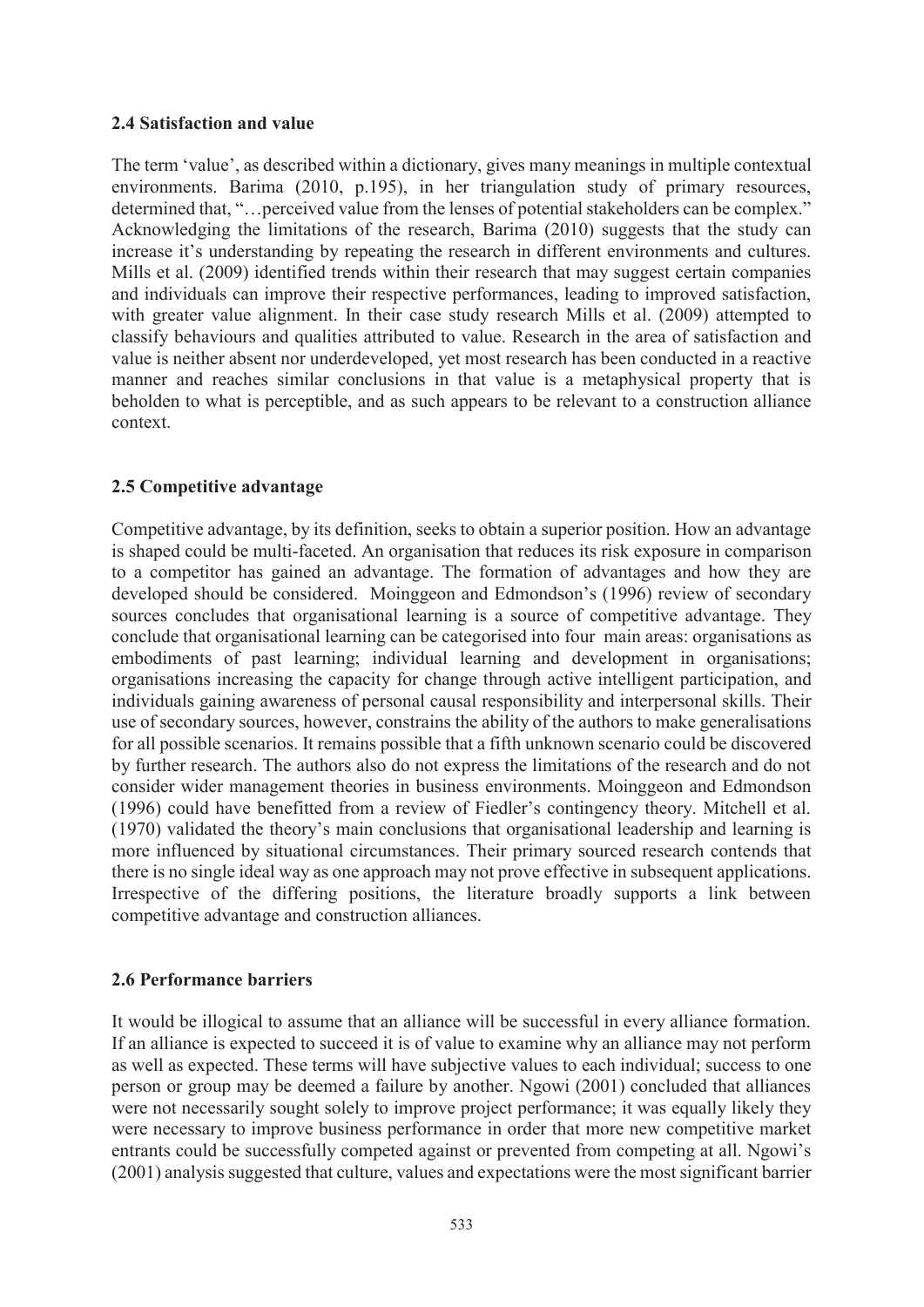to improving performance. These findings are supported by the research of Walker and Walker (2016), identifying the importance of 'behavioural factors'. These analyses highlight the importance of continued reflection and adaptation during the alliance lifecycle. Lavie et al. (2012) conducted interviews and would challenge Ngowi's (2001) point of view. They collected survey data in order to test a number of hypotheses related to organisational similarities. Their research concluded that similarity in partners' organisational and operational routines are critical to success and enhance performance. The most discernible aspect of their conclusions, which suggests deep complexity, determines that cultural difference has limited effect if the organisations are similar. This apparent complexity is suggested to be influential and may illuminate further appropriate factors of relevance to construction alliances.

#### 2.7 An Alliance theoretical framework

Having critically reviewed literature relating to construction alliancing six factors have emerged relating to influence and interaction within an alliance arrangement; they are illustrated in Figure 1 within a theoretical framework. It cannot be determined from the literature reviewed that documented research has considered all factors in every piece of research. The framework is therefore proposed on the premise that the identified six factors are all required to develop a successful alliance in a construction environment. Each factor can therefore be considered as an independent variable requiring others to be addressed in order to create a successful construction alliance; Figure 1 illustrates this. However, by not linking these six factors directly, this shows that the factors are not interdependent.



Figure 1: Theoretical Alliance Framework

## **3. RESEARCH METHOD**

This section reviews and develops the research design and considers how the methodology will provide a sound basis for the chosen research method to achieve the research aim and associated objectives. The research method will allow the theoretical framework to be tested and critically examined using empirical data.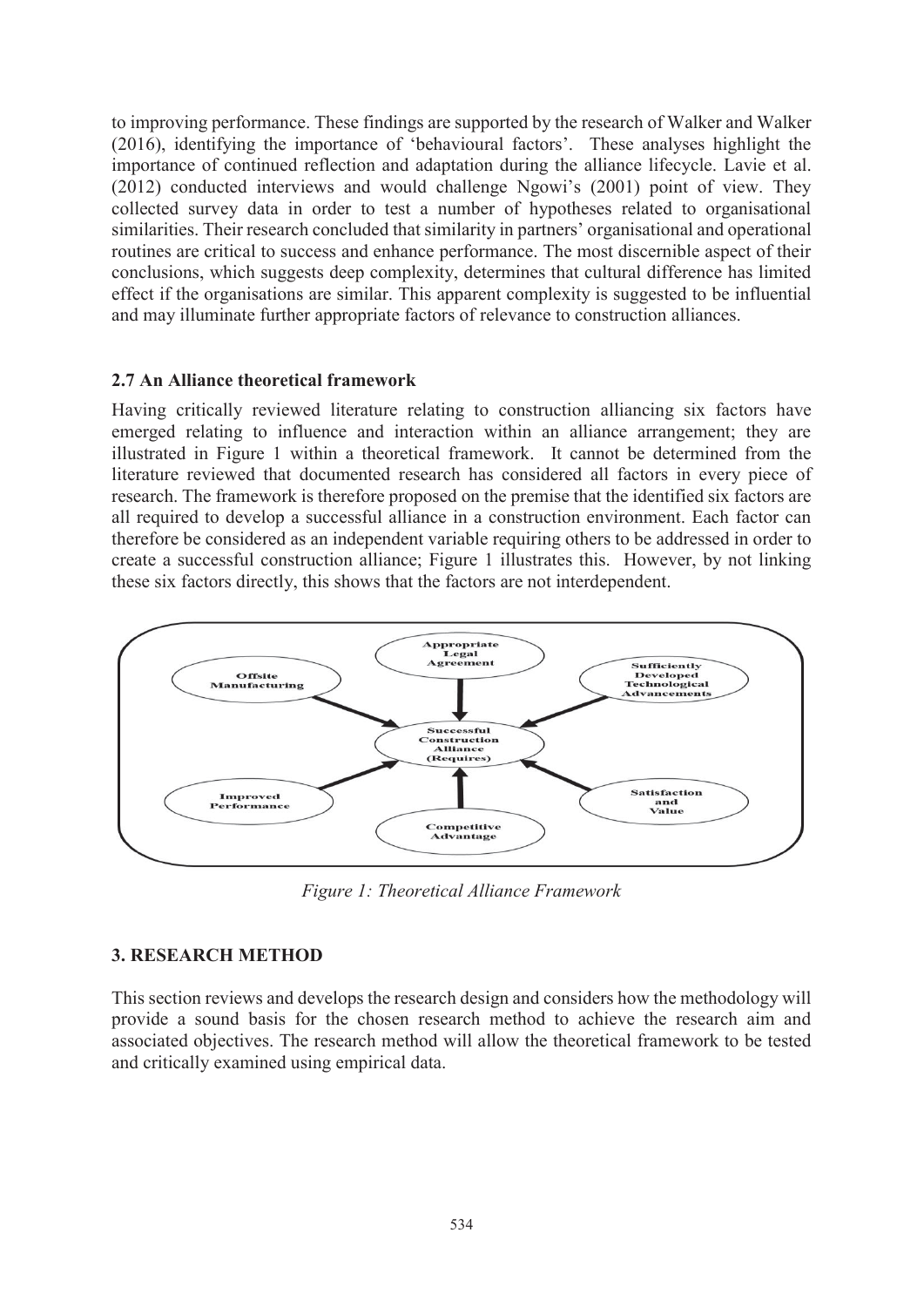### 3.1 Research approach

Selecting appropriate methods to test the research objectives leads the research to consider questionnaires and interviews due to the methodological focus. Considerable literature is available for researchers concerned with epistemology which implies the notion that qualitative research is for the generation of theory and quantitative is for the testing of theory. For example, Bryman (1992) advocates that considerable benefits can be obtained where a stance in the research method is taken that avoids falling into these narrow paradigms. Hyde (2000, p.82) states that, "Introducing formal deductive procedures into qualitative research can represent an important step towards assuring conviction in qualitative research findings...". Such procedures may resist criticism regarding the inadvertent inclusion of mixed methods research. Positivist theory testing is concerned with the assessment of facts and phenomena in a manner that is often repeatable by another researcher; facts are gathered, quantified and analysed in a method that can be repeated. Bitekine (2007) contends that deductive research with quantitative methods is tested on elements of the environment that are compliant to quantification and statistical methods of analysis. A naturalist interview approach was selected for this research on the basis that it permitted the wider exploration of factors identified in the literature review that a questionnaire approach might inadvertently avoid through the absence of sufficiently detailed information beforehand.

### **3.2 Data collection method**

Having given due consideration to alternative methodological approaches, a data collection method was adopted utilising semi-structured interviews. The aim of the research was to discover what factors can make an alliance successful. To confirm that a factor does indeed contribute to success, a low number of observations will be needed to confirm the suitability and relevance of the factor in question. Bryman et al. (2008) confirms such an approach as valid and avoids the need to confirm simultaneous factors. If the question had an inverted approach, that is to say every successful alliance has the following factors, a much greater population sample would be necessary to achieve saturation. Francis et al. (2010) conducted studies on saturation with interviews of medical personnel. Their findings concluded that saturation occurred at relatively low numbers of around ten interviews on complex subject matters. This research demonstrated that factors can be confirmed with small samples as the factors were neither relevant, nor necessary, in every case. For this research it can be contended that large samples are not practical and are unlikely to produce further information given the loose association of the factors evident from the prior literature review. A population sample of six was chosen which was considered sufficient given the apparent loose association of the factors. With a narrow sample population, only persons in suitably appropriate positions were approached using publically available information and requested to participate in interviews. These individuals were screened for significant senior experience of working on alliancing projects in the UK to establish their suitability to competently answer the interview questions. The use of expert interviews is supported by the work of Walker and Walker (2015) who used them in their research into international relationship-based project procurement.

An interview schedule of 22 questions was developed, linked to the six key factors presented in the theoretical framework. In addition the questions were sufficiently open to allow full exploration of the topic to collect deep and rich information. A small pilot study was conducted to test the questions; in particular with regard to clear understanding to elicit valid and reliable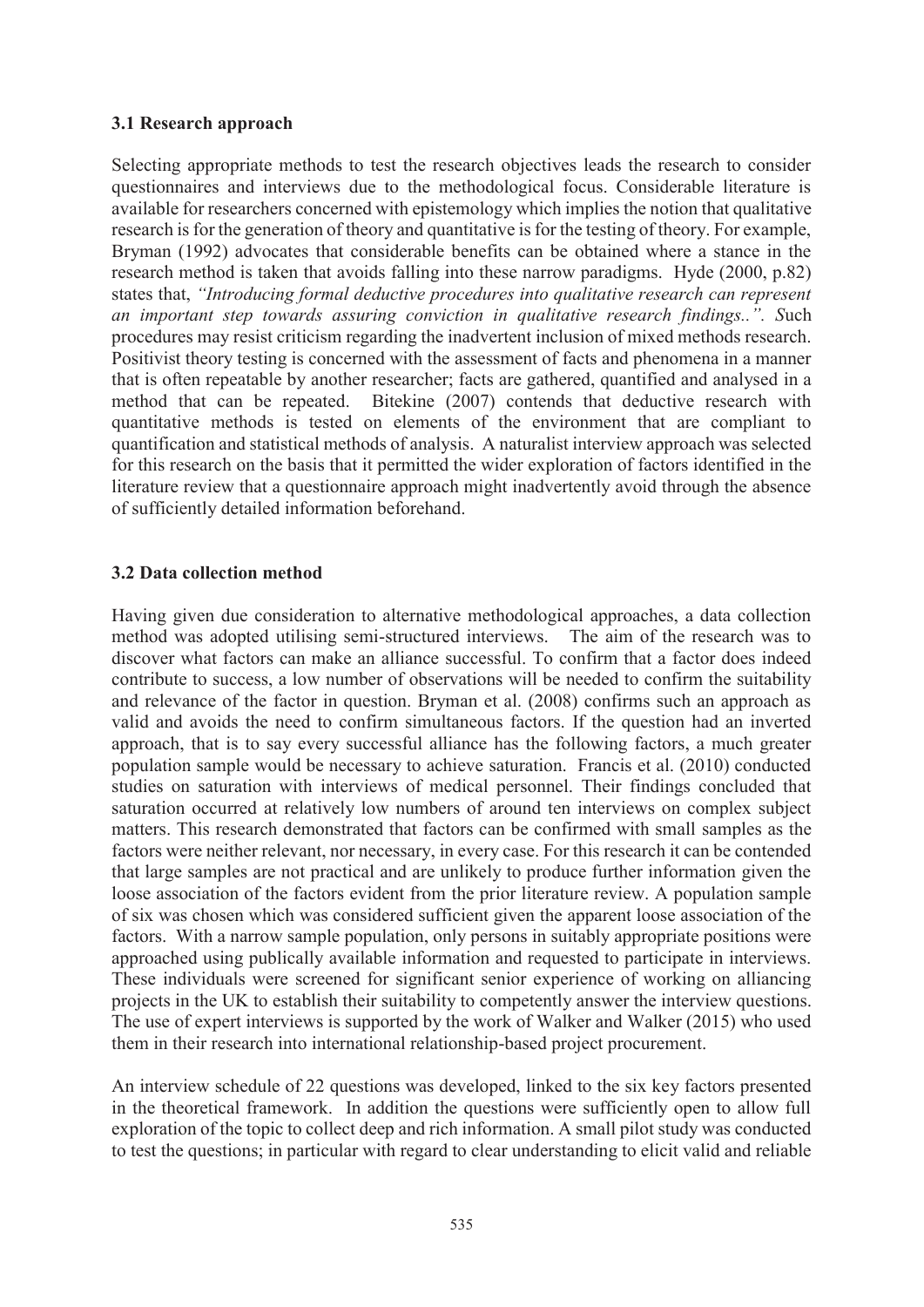responses. Before any individuals were approached ethical approval to conduct the research was obtained from the University.

#### 3.3 Data analysis method

The analysis of qualitative interview data often uses thematic analysis as it is widely used and accepted by researchers. Aguinaldo (2012) contends that thematic analysis has no accepted regular approach owing to the variances in collected research data. Hewitt et al's. (2010) research supports the views of Aguinaldo and used thematic analysis to transform significant quantities of interview data into a condensed summary analysis. Such a method of analysis allows prominent themes to be drawn together from different data sets allowing appropriate conclusions to be drawn. Interviews were recorded and transcribed to allow relevant content to be identified in subsequent analysis. Superfluous information was removed and relevant information was utilised to develop and articulate appropriate conclusions (Aguinaldo, 2012). Following the transcription of the interviews, the data were examined to evaluate and code the responses separating extraneous information from that which was appropriate to test the theoretical framework. These identified factors were then recorded by way of record sheets in order that such information could be reviewed as necessary during subsequent interpretation. The collected data was analysed for responses and evidence that would be supportive, contraindicative or neutral in relation to the theoretical framework and its six key factors.

#### **4. RESEARCH RESULTS**

Table 1 presents a summary of the research results, linked to the factors in the theoretical framework. The subsequent sub-sections briefly discuss research interview findings relating to each of the six key factors. Results relating to individual interview respondents are referred to as: 'Respondent 1, 2, 3, 4, 5 and 6' to preserve their anonymity.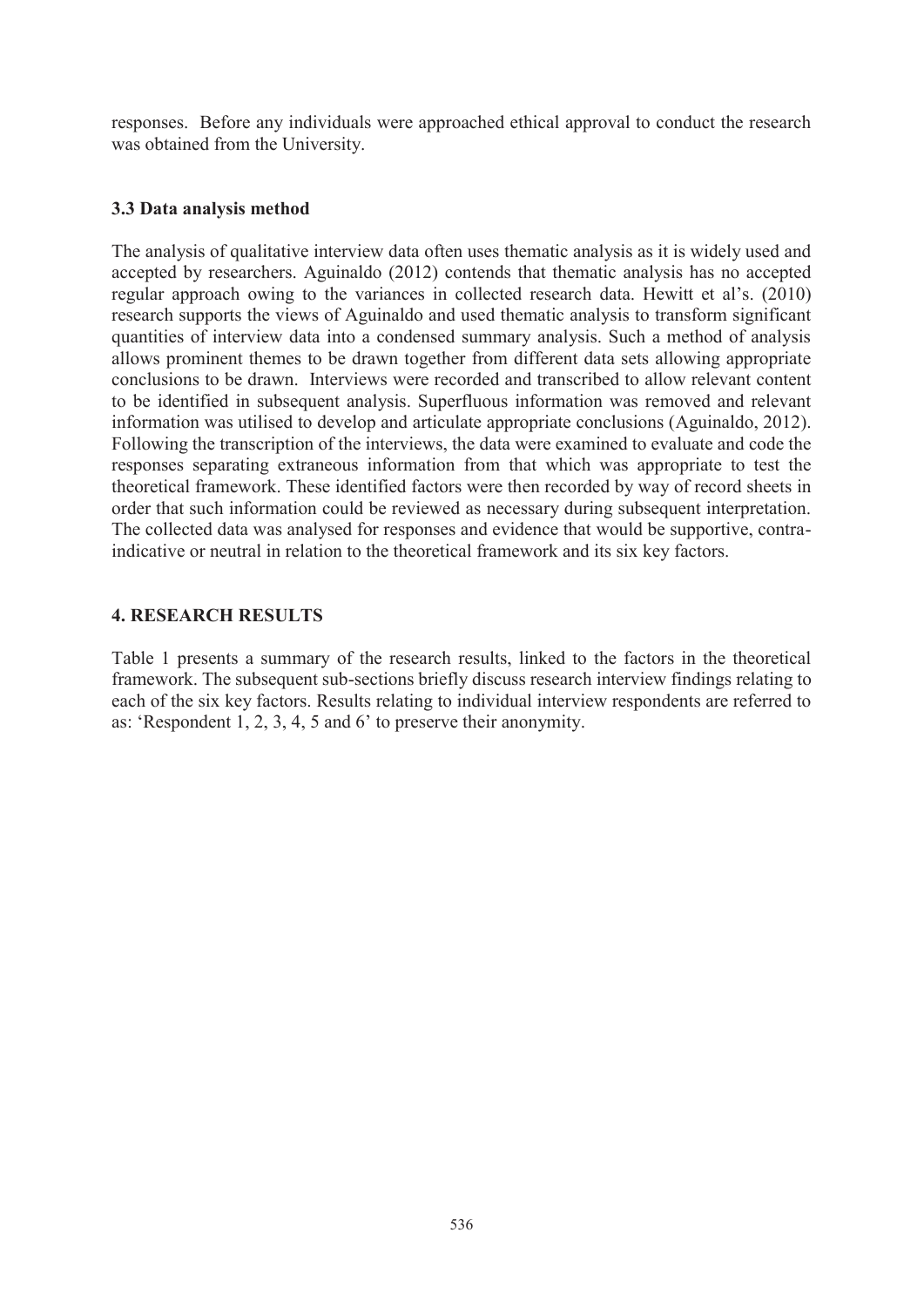| <b>Theoretical Framework</b><br><b>Factors</b>         | <b>Interview Outcomes</b>                                                                                                                                                                                                                                                                                                                                                                                                    | <b>Do Outcomes Support</b><br>the Theoretical<br>Framework?          |
|--------------------------------------------------------|------------------------------------------------------------------------------------------------------------------------------------------------------------------------------------------------------------------------------------------------------------------------------------------------------------------------------------------------------------------------------------------------------------------------------|----------------------------------------------------------------------|
| Appropriate Legal<br>Agreement                         | The collected evidence provides significant support<br>for this aspect of the model. Examples were identified<br>to justify this aspect within the framework.                                                                                                                                                                                                                                                                | Sufficient evidence<br>supports this aspect of<br>the framework.     |
| Sufficiently Developed<br>Technological<br>Application | Technology may in future be essential to alliances,<br>however the evidence collected suggested that<br>technology is currently viewed as a tool to assist<br>rather than as a requirement for success.                                                                                                                                                                                                                      | Insufficient evidence to<br>support this aspect of<br>the framework. |
| Satisfaction and Value                                 | Satisfaction has been shown by the evidence as<br>particularly challenging to determine as a factor for<br>success. The social and non-mathematical nature of<br>success is very difficult to validate as a quantified<br>method of proof. The more social nature of<br>satisfaction however can enhance quantitative metrics<br>through the realisation of the benefits of an alliance.                                     | Sufficient evidence<br>supports this aspect of<br>the framework.     |
| Competitive Advantage                                  | Competitive advantages were shown to be varied in a<br>small sample population and cannot be said to be<br>exhaustive. However, this small sample population<br>has shown that the advantages are not necessarily<br>competitive against peers, but can also be advantages<br>against targets such as regulatory frameworks at a<br>level of national legislation.                                                           | Sufficient evidence<br>supports this aspect of<br>the framework.     |
| <b>Improved Performance</b>                            | Improved performance generated significant input<br>from the respondents. They indicated that success<br>would validate the selection of the alliance and was<br>therefore essential to justify a move away from more<br>traditional contracting methods.                                                                                                                                                                    | Sufficient evidence<br>supports this aspect of<br>the framework.     |
| <b>Offsite Manufacturing</b>                           | Off-site manufacturing has insufficient evidence to<br>support the success of an alliance. The collected<br>evidence indicated that this may eventually support<br>programmes of works, however none of the<br>respondents agreed that this was required for success.<br>Aspirations do exist to improve this aspect and so this<br>may change in the future; presently it appears that this<br>is not required for success. | Insufficient evidence to<br>support this aspect of<br>the framework. |

Table 1: Comparative analysis between theoretical framework factors and research results

## **4.1 Legal considerations**

This factor generated strong replies from all respondents and their respective experiences generated considerable reflection. For example, Respondent 1 indicated that inappropriate contractual agreement wording can cause individuals to refrain from contributing in a manner that they deemed to be beneficial to an alliance. In addition confidentiality, or lack thereof, created an atmosphere that prevented innovation being introduced. Respondent 6 further supported this view and highlighted the complexity regarding intellectual property rights and the challenges this introduced. Five out of the six respondents gave clear examples and indications that an appropriate alliance agreement enabled the alliance to function in the most beneficial manner. Examples of inappropriate drafting were felt to hinder the wider alliance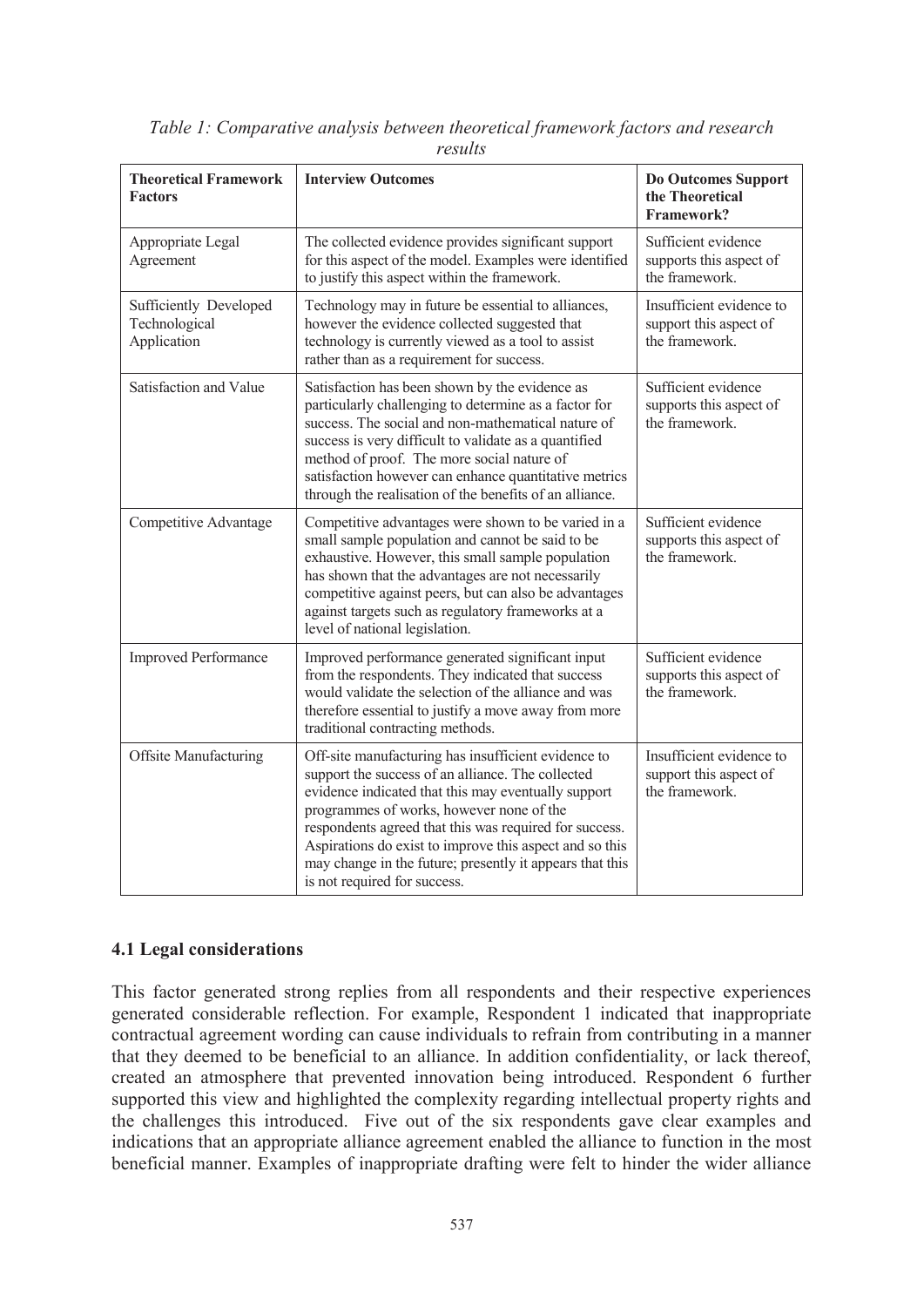performance and many agreements were suggested to contain phraseology and language designed to provide betterment to a single party, sometimes at the expense of other parties. No respondents offered any evidence to suggest or contradict this widely held viewpoint and this strongly indicates the validity of the inclusion in the framework of this factor. Save for one respondent, all remaining respondents cited examples where they felt an agreement was inappropriately drafted preventing superior performance. With this evidence recorded, it is reasonable to suggest that this factor of the framework was appropriately supported.

#### **4.2 Technological advancements**

The results for the interlinking relationship between alliances and technology were, by comparison with other aspects of the framework, considerably less definitive making any judgement more challenging. Of the six respondents, three did not articulate any potential use for technology in creating or enhancing the success of alliances. From these three respondents it can be determined that technology does not contribute to a successful alliance. Two respondents further indicated that technology is simply not desired by client organisations and they are unwilling to integrate technology into their working practices. From all respondents there was no clear evidence that technology is required for a successful alliance. There were some suggestions that technology can and may help an alliance, and some felt the need to offer technological solutions in order to differentiate themselves from the competition. However, no evidence was offered that supported the technological aspect of the framework and separately distinguishing ambition and business development from successful application. Ambition for improvement in technology however does not appear to confirm that technological applications are necessary for success in an alliance environment. Therefore insufficient evidence existed to support this framework factor.

#### 4.3 Satisfaction and value

Respondents provided their opinions as to what they had found satisfying and dissatisfying about their alliancing experiences. Common factors relating to dissatisfaction were mainly centred around behavioural challenges in that individuals did not embrace the concepts of an alliance and were not modifying their own behaviour for this environment. The respondents were nearly unified in declaring such behaviour as detracting from the satisfaction of an alliance. One respondent indicated that satisfaction was loosely linked to the viability of the business case for that particular project. This respondent indicated that the project was probably less likely to continue if satisfaction could not be achieved. Three respondents went further stating that the achievement of satisfaction would validate the business model and lead to its development. Satisfaction was deemed by respondents to change the view on contracting in general and could lead to shaping future outcomes. Positive satisfaction would appear to allow the respondents to justify contracts engagements and behaviour based at least partially on satisfaction which is unusual practice. It would be unsupportable from this research to state that negative satisfaction would mean that an alliance would be unsuccessful. However, it is reasonable to state that positive satisfaction can be linked with a positive and successful alliance. This is supported by the range of responses given that alliances brought considerable innovation and value for money. It is therefore reasonable to suggest that this factor of the framework was appropriately supported.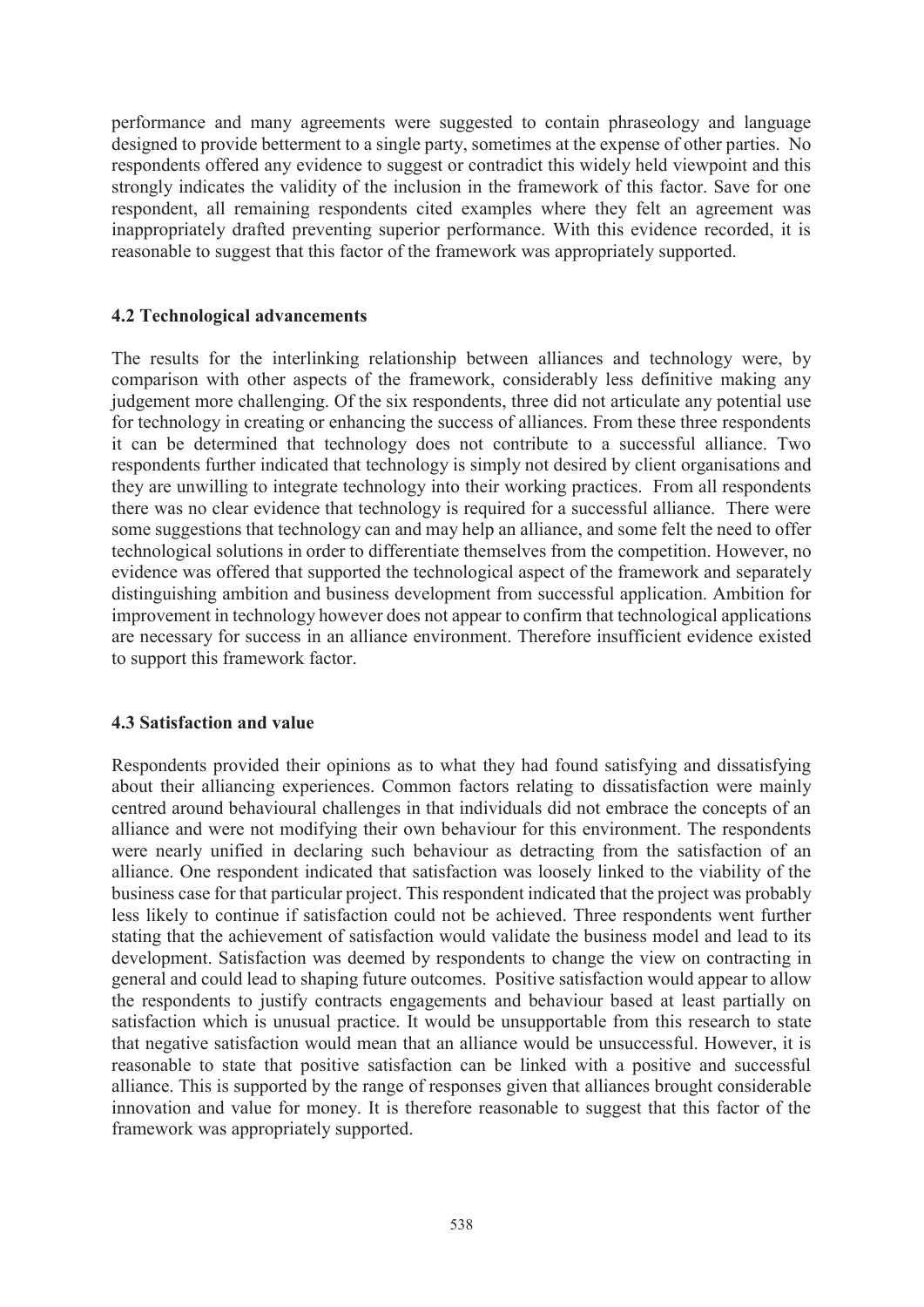#### **4.4 Competitive advantage**

The data analysed indicated significant dissatisfaction with alliance arrangements overall and some respondents suggested that alliance performance was below expectations. One particular response indicated that the client organisation had become overwhelmed and was attempting to utilise an alliance arrangement in order to overcome most difficulties with contracting arrangements. Similar views were expressed by another respondent in that they were not able to change behaviour to suit the alliance environment and were expecting improvements immediately. The evidence continued that such environments enabled an environment where the various parties can learn from the other parties, creating a greater, and more accurate, flow of information. Another respondent indicated that resources could be captured earlier and took production capacity away from the other market competitors thereby enhancing and distinguishing their offering. The defining of a competitive advantage provides significant scope for a wide variation in answers and industry appears to be developing business models that represent a significant departure from traditional arrangements between a client and a contractor and so forth. One respondent highlighted how the integration of a series of contracting groups provided market testing of a multi-billion pound capital development plan. This plan was reviewed by the industry regulator who approved it based on the alliance validating that the business plan was deliverable. This particular alliance had clear plans to deliver known outcomes and they were clear in their use of the alliance arrangement to do so. Of particular distinction to this example was that the relationship was mutually beneficial to both parties and both received benefits in that: the client organisation's business performance improved, whilst the contractors gained access to areas of the client organisation's business that was not openly available to them previously. From the findings of the research it is reasonable to assert that this test confirmed the importance of the alliance in providing a competitive advantage and therefore this factor's inclusion in the framework was appropriate.

### **4.5 Improved performance**

The interview questions related to improving performance generated significantly varied responses from all respondents. Improving from a relative starting position could influence the outcome and responses by showing that this matter is not relevant. The questions were structured in a manner that broadly followed a project's lifecycle starting at pre-contract phases moving to development phases and concluding with retrospective questions designed to reflect upon experiences. A question regarding prior expectations produced significant responses that indicated that many potential hindrances to performance existed ranging from employing companies restraining performance due to company operation guidelines, to individuals that did not openly embrace change. These responses indicate a general level of experience and frustration by the respondents, yet the responses did not directly support this aspect of the framework. The questions aimed at the later stages of project lifecycle alter this nonconfirmatory appearance as responses generally supported improving the alliance performance. Training and induction were identified by all respondents as essential to improving performance. Such training ranged from formal short courses to a personal induction with persons demonstrating how individuals should behave. The evidence suggests that training brings significant improvement to alliances. This apparent misalignment suggests a possible improvement of the general structure and arrangement of alliances. It remains a possibility that these performance improvements are documented yet simply kept hidden from the operatives within a framework. The evidence gathered suggests that success and improvement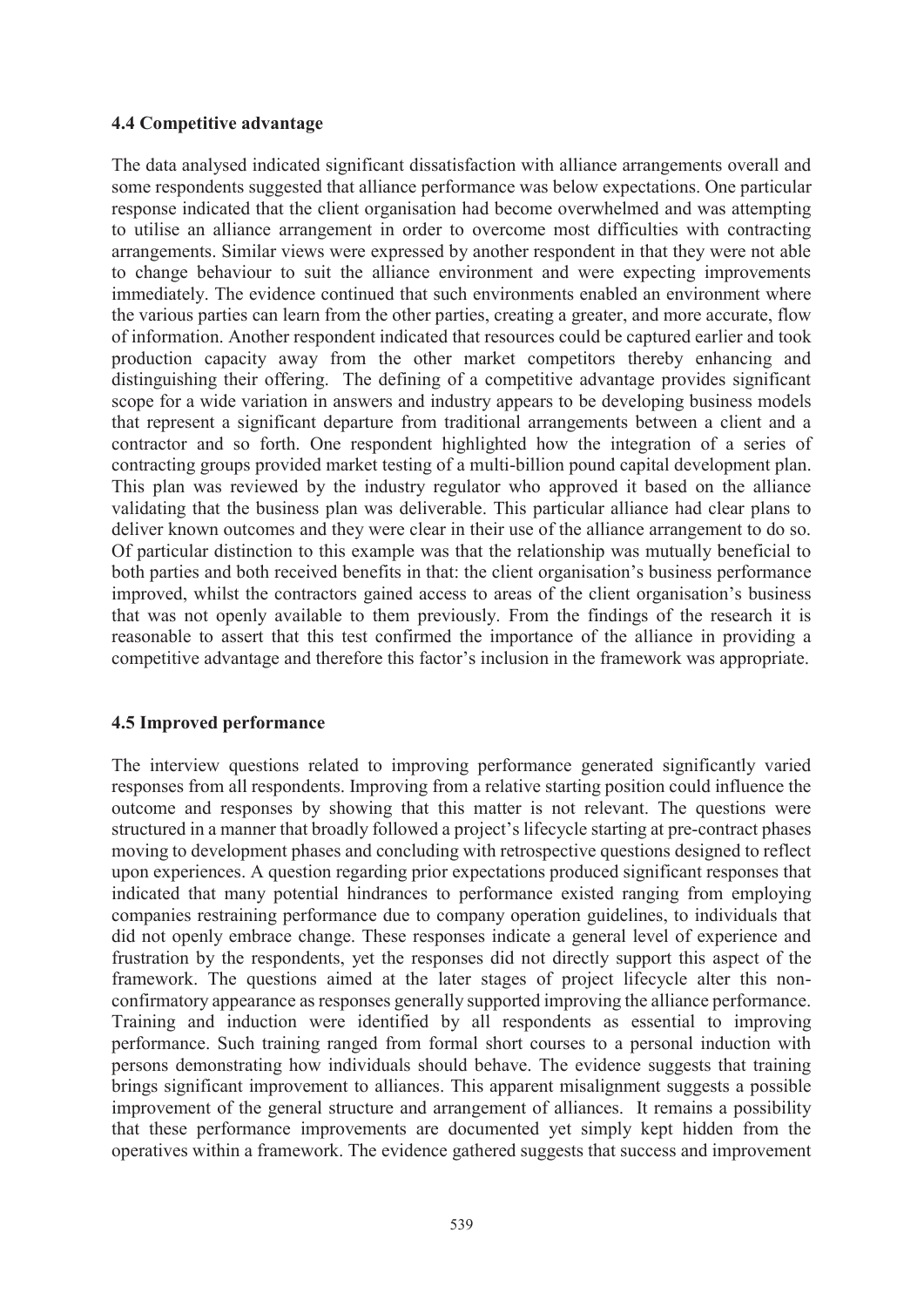are broadly aligned even if the link is less clearly defined and thus supported this factor's inclusion in the framework.

#### 4.6 Offsite manufacturing

From the evidence collected respondents were not entirely in agreement as to what constitutes offsite manufacturing giving support to the variation of definitions surrounding this topic. Some respondents believed material component sub-parts, such as bricks, were offsite manufactured; others viewed items such as fully assembled modular buildings as offsite manufactured components, as these would previously have been built mostly on a site. With this variance of opinion the possible outcomes could have been equally varied and difficult to establish. Respondent 2 gave examples of how a particular alliance was attempting to use offsite manufacturing to enhance their particular offering. The remaining respondents shared a common viewpoint that offsite methods can be utilised to support construction activities, however each respondent identified a particular challenge to implement such methods. Furthermore each respondent gave replies that simply conveyed offsite manufacturing as a potential area of improvement. Respondent 6 had the most clear and unambiguous opinion that alliance arrangements, and off site manufacturing, were two independent topics and have no interlinking effect upon each other. Separating the distinction between aspiration and corroboration of success justifies drawing the conclusion that offsite manufacturing does not appear to be required for an alliance to be successful and therefore this factor's inclusion in the framework was not supported.

### **5. DISCUSSION AND CONCLUSIONS**

The research analysis has shown that two of the original factors in the framework were not supported by the research conducted: offsite manufacturing, and technological advancements. The exclusion of these factors leaves four that were supported by the research. However, two new factors emerged from the interview analysis that were not as strongly present in the literature reviewed. 'Investment in appropriate alliance strategies, including training issues', and 'the control and allocation of risk' were the two new factors identified as important to successful alliances. All six interviewees identified these two factors as key requirements for an alliance to proceed in a productive manner.

Risk in relation to alliance arrangements is not discussed in great detail, as discovered during the literary review phase. Significant literature is available to discuss risk as an isolated topic, however no specific risk research in relation to alliances in construction was identified. For this reason it could not be justified for inclusion into the initial theoretical framework. Research respondents suggested that risk management would be better suited if it was moved into an alliance arena rather than its utilisation by individual organisations. Such a development is broadly in line with research by Mills et al. (2009) who stated that tools can be used to define value at a project's inception. Equally, this could be tested by revalidating the alliance model for a change where appropriate risk management tools were included prior to a project's commencement removing such decisions entirely from the individuals own grasp and resolving such issues in a more open and project level manner.

Significant evidence was provided by the respondents with regard to wide criticism of alliance projects, stating an expectation on the operators of such agreements to simply just work it out.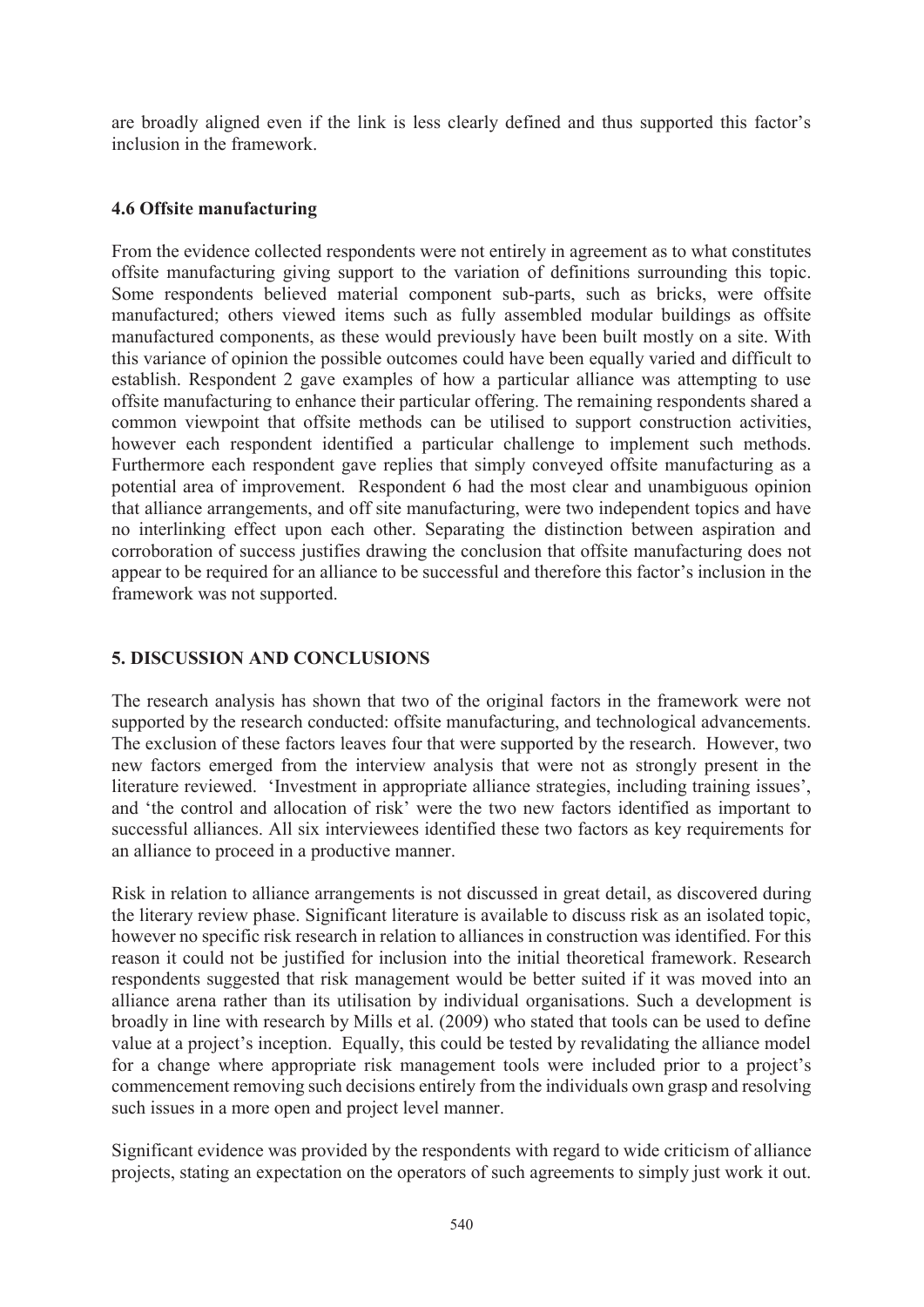Complex agreements, lack of training and unfulfilled potential left the respondents questioning the use and capability of alliance agreements. The use of a pre-planned investment strategy could allow an organisation to address the common issues identified by the respondents which could be justified on the basis of optimising returns. However, this would require further validation to engage and refine the potential scope for an investment strategy.

The critical analysis above has supported the inclusion of the following two factors into the revised framework:

- 1. Operation of a suitable shared risk management system, and
- 2. An alliance investment strategy.

The revised framework, shown in Figure 2, is therefore the result of appropriate evaluation of both the theoretical and empirical evidence gathered by this research. Furthermore the critical evaluation has supported the proposed revisions to the theoretical framework. Previously in this research the importance of the social dynamics on construction has been contended as often being ignored. Therefore the framework has been revised to reflect the actual experiences of the respondents, relating to alliance projects, where difficulties have arisen. The initial framework was formed in a more technical manner and did not give sufficient consideration to the 'human dynamics' of construction projects.



Figure 2: Revised Alliance Framework

Defining an industry standard on what an alliance can be, and equally as important as to what it cannot be, could provide a greater influence than a narrowly focussed piece of research. With an industry standard definition of alliancing, this research could be developed to contribute to the establishment of an industry standard framework for the engagement and operation of alliances. The British Standard Institution's [BSI], BS ISO 44001 (BSI, 2017) has contributed to this in terms of providing more clarity in the definition and understanding of collaborative relationships and this research is seen as contributing to further development of standards, and a greater understanding of alliancing.

Given the small sample size of the research test conducted it is suggested that further empirical research, with a larger sample size, should be conducted in order to validate the revised framework developed from this research investigation.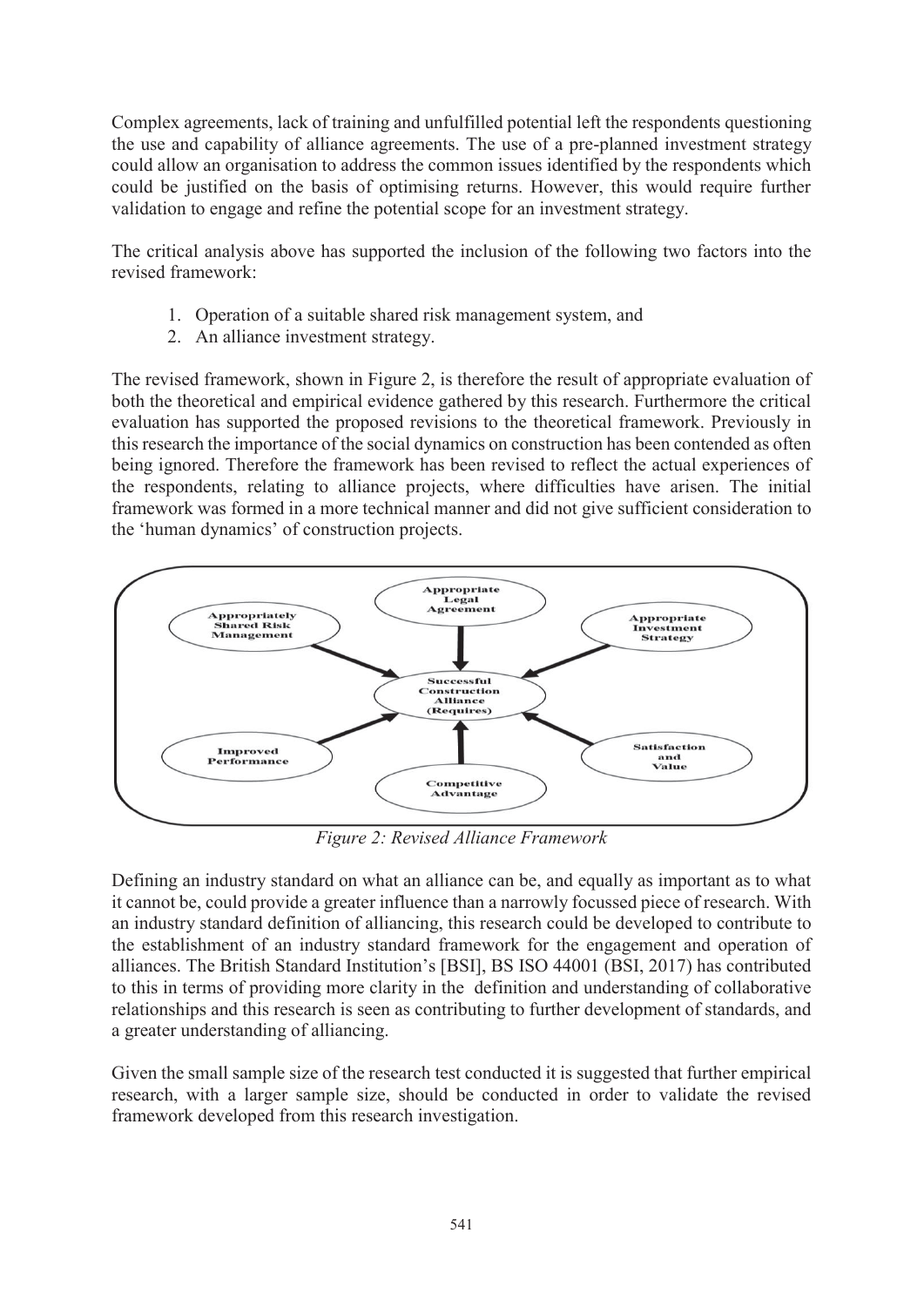#### **6. REFERENCES**

- Aguinaldo, J.P. (2012) Oualitative analysis in gay men's health research; comparing thematic, critical discourse and conversation analysis. Journal of Homosexuality, 59(2012), 765-787.
- Ahbabi, M.S. (2014). Process protocol for the implementation of integrated project delivery in the UAE: A client *perspective.* (PhD thesis), University of Salford, Salford. Retrieved from http://usir.salford.ac.uk
- Barima, O. K. (2010) Examination of the best, analogous, competing terms to describe value in construction projects. International Journal of Project Management. 28(3), 195-200.
- Barnes, P., & Davies, N. (2014). BIM in principle and in practice. London: ICE Publishing.
- Bitekine, A. (2007). Prospective case study design: qualitative method for deductive theory testing.

Organizational research methods, 11(1), 160-180.

- British Standards Institution [BSI] (2017) Collaborative business relationship management systems requirements and framework. BS ISO Standard - 44001:2017, BSI.
- Bryman, A. (1992). Quantity and quality in social research. London: Routledge.
- Bryman, A., Becker, S., and Sempik, J. (2008) Quality criteria for quantitative, qualitative and mixed methods research: the view from social policy, *International Journal of Social Research Methodology*, 11, 261-276.
- Burton, M. (2016) An evaluation of the factors for a successful alliance within the construction industry. Unpublished MSc Dissertation, School of the Built Environment, University of Salford, UK.
- Chen, G., Zhang, G.,Xie, Y.M., & Jin, X.H. (2012). Overview of alliancing research and practice in the construction industry. Journal of Architectural Engineering and Design Management, 8(1), 103-119.
- Clegg, S.R., Pitsis, T.S., Rura-Polley, T., & Marosszeky, M. (2002). Governmentality matters: designing an alliance culture of inter-organizational collaboration for managing projects. Organization Studies, 23(3), 317-337.
- Department for Business Innovation and Skills [DfBIS] (2013). Construction 2025. Retrieved from: https://www.gov.uk/government/uploads/system/uploads/attachment\_data/file/210099/bis-13-955construction-2025-industrial-strategy.pdf
- Eastman, C., Teicholz, P., Sacks, R. & Liston, K. (2008) BIM handbook: a guide to Building Information Modeling, [2 ed.], USA: John Wiley & sons.
- Faems, D., Janssens, M., Madhok, A., & Looy, B. (2008). Toward an integrative perspective on alliance governance: connecting contract design, trust dynamics, and contract application. The Academy of Management Journal, 51(6), 1053-1078. Retrieved from: http://www.istor.org/
- Fellows, R., & Liu, A.M.M. (2012). Managing organizational interfaces in engineering construction projects: addressing fragmentation and boundary issues across multiple interfaces. Construction Management and Economics, 30(2012), 653-671.
- Francis, J.J., Johnston, M., Robertson, C., Glidewell, L., Entwistle, V., Eccles, M.P., & Grimshaw, J.M. (2010). What is an adequate sample size? Operationalising data saturation for theory-based interview studies. Psychology & Health, 25(10), 1229-1245.
- Halttulaa, H., Aapaojab, A., & Haapasaloc, H. (2015). The contemporaneous use of building information modeling and relational project delivery arrangements. *Procedia Economics and Finance*, 21(2015), 532 – 539.
- Hewitt, A., Howie, L. & Feldman, S. (2010), Retirement: what will you do? A narrative inquiry of occupationbased planning for retirement: implications for practice. Australian Occupational Therapy Journal, 57, 8-16.
- Hyde, K. F. (2000). Recognising deductive processes in qualitative research. *Qualitative market research: An* International Journal, 3(2), 82-90.
- Ingirige, B. & Sexton, M. (2006). Alliances in construction: investigating initiatives and barriers for long-term collaboration. *Engineering, Construction and Architectural Management*, 13(5), 521-535.
- Jefferies, M.C. Gameson, R., Chen, S.E., & Elliott, T. (2008) The Justification and implementation of project alliances - reflections on the Wandoo B development. Journal of Construction Procurement, 7(2), 31-41.
- John, F.Y., Yeung, A., Chan, A., Chan, B., & Daniel, W.M. (2012). Defining relational contracting from the Wittgenstein family-resemblance philosophy. International Journal of Project Management, 30(2012), 225-239.
- Lavie, D., Haunschild, P. R., & Khanna, P. (2012). Organizational differences, relational mechanisms, and alliance performance. Strategic Management Journal, 33(20 April), 1453-1479.
- Macdonald, C. (2005). What are the important differences between partnering and alliance procurement models and why are the terms so seldom confused? Retrieved from: http://cms.3rdgen.info
- Mills, G.R., Austin, S.A., Thomson, D.S., & Devine-Wright, H. (2009). Applying a universal content and structure of values in construction management. Journal of Business Ethics, 90(40), 473-501.
- Mitchell, T.R., Biglan, A., Oncken, G.R., & Fiedler, F.E. (1970). The contingency model: criticism and suggestions. The Academy of Management Journal, 13(3), 253-267. Retrieved from: http://www.jstor.org